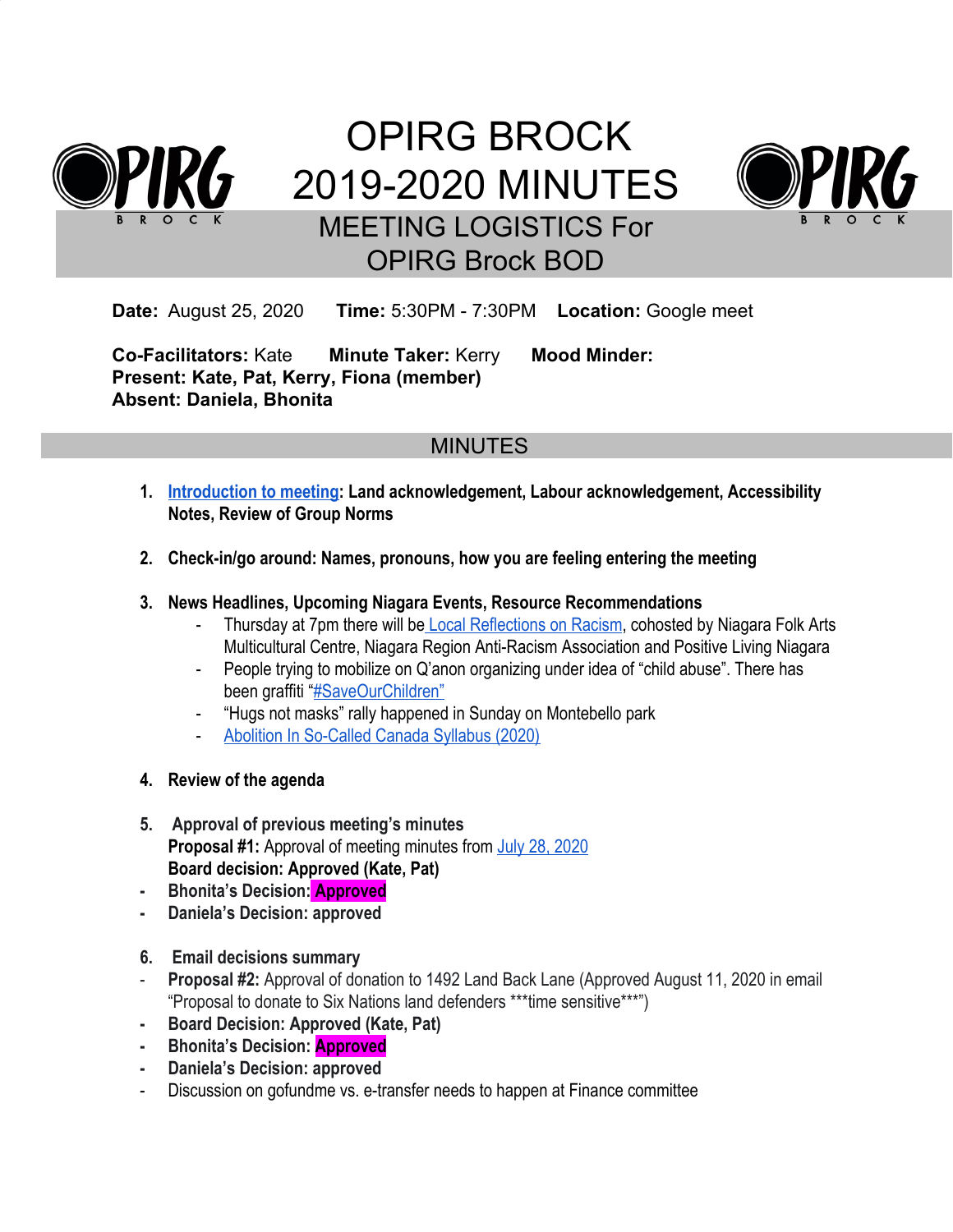- There was a concern with potentially GoFundMe not releasing the funds
- **- Task:** Finalize Finance Committee Meeting
- **- Tasks:** At Finance Committee, talk about donation and putting it in place
- -

## **7. Community Opt-Ins**

- Redid membership section of the website to people easily readable
- A page about OPIRG/ membership was added to the [CUPE 4207 website](https://4207.cupe.ca/opirg/)
- All people from the last meeting were followed up with. From this 9 people were claimed so far
- On the CUPE 4207 memberships 7 were claimed (one person was already a member)
- Deadline to register for AGM participation is September 13, 2020
- **- Proposal #3:** Approve all of the following individuals as OPIRG Brock members:
- Luci Latour-Mooney (Applied through form)
	- "I've been to a few OPIRG community events and very briefly worked at Contact Niagara"
- Austin Gooder
	- "Brock U Labour Studies student, \$15 and Fairness Brock member, B.L.A.S.T. member "
- Taylor Beckett
	- Free Store Volunteer
- **- Board Decision: Approved (Kate, Pat)**
- **- Bhonita's Decision: Approved**
- **- Daniela's Decision: approved**
- **-**

#### **8. Board reports**

- Bhonita
	- Replying to emails
	- Working with Vanessa on signing authority
	- Sending draft to #Board-Only Slack thread related to the Accountability process currently in place
	- Attended Coalition Meeting
- **Daniela**
- - Kate
	- Just got hired as Social Media coordinator for CUPE 4207, which will be beneficial for OPIRG Brock
	- Replying to emails
	- Reading Group
- Pat
	- Made proposal to donate to Six Nations
	- **Responding**
	- Coalition meeting for defunding NRP
	- Reading Group
	- Several meetings of Niagara Tenants Union
	- Zine contribution for group in Toronto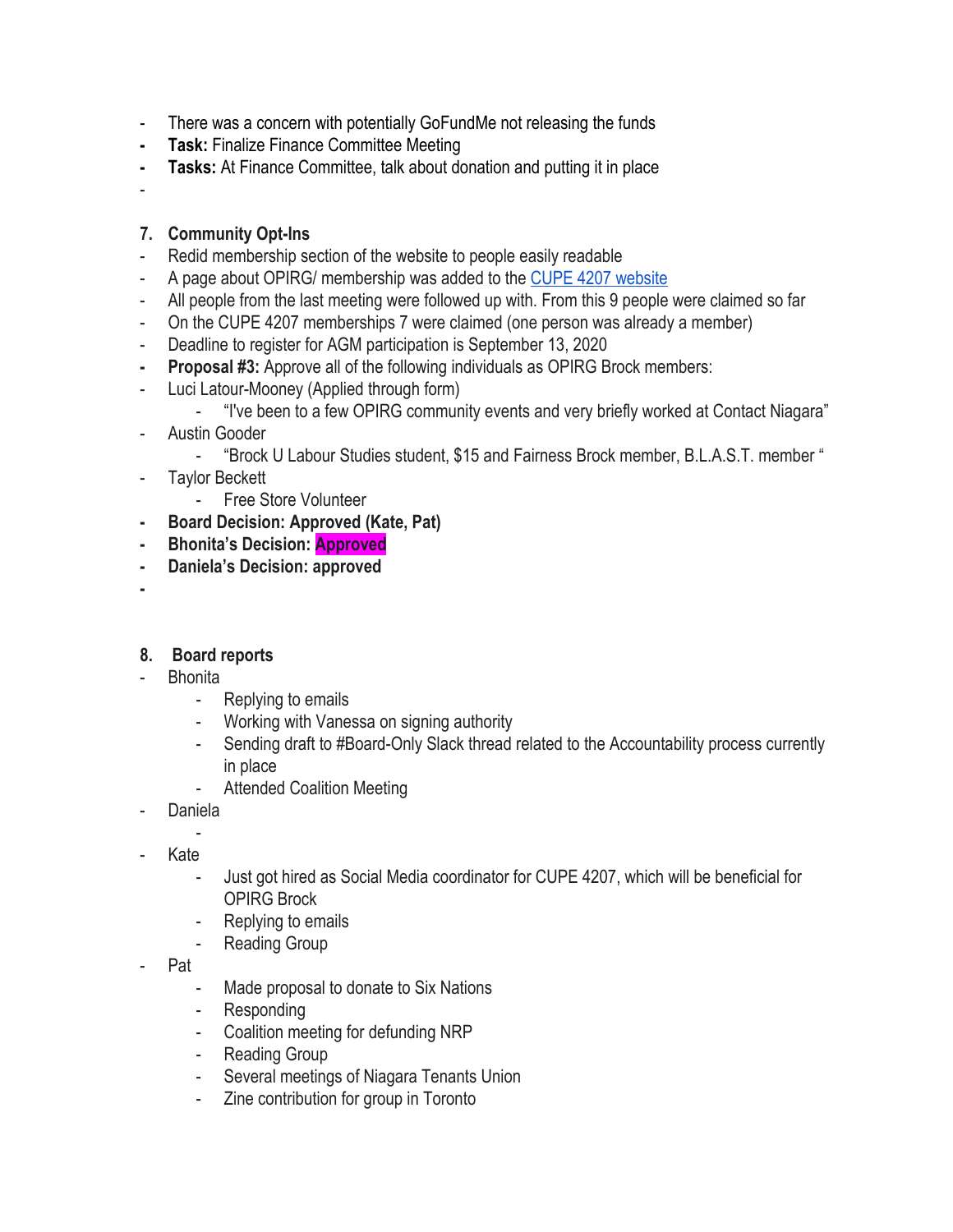#### **9. Volunteer reports**

-

- **-** Kerry
	- Meeting with maizie and working on the market
	- Made Fb event for reading group
	- Working with CUPE 1281 about layoff
	- Met with Ash about election
	- Disorientation guide proposal
	- Followed up with Claire about Naxolone training
	- Migrant justice event
	- Working with NRJ on outreach plan, created outreach email
	- Attended Niagara Arts Equity Coalition with Suitcase in Point
	- Helped plan 15 and fairness webinar on september 30

# **10. Committee Updates, Feedback, Goals, & Proposals**

- **- Finance:**
	- Update from Vanessa about AGM We need to present the audits, not the budget, that needs to get approved by the Board
	- Followed up on the Culture Days Grant
		- Recommended we not apply for a larger grant until we are successful with a Culture Days Grant (next year)
		- Emphasized that the activities we needed to cut for COVID adaptation, were the ones they wanted to approve
		- Recommended only working with one artist opposed to 5 stations
		- In discussing the social justice part of our mandate, it was indicated that it is dependent on the climate of the city (so maybe as it becomes more trendy, our work will seem as more applicable)
		- In discussing DIY elements, they said that if we are still quarantined next year, it will seem more appealing because people will be able to use supplies from home
	- Go through financial updates & [August 2020 Fundraising/ Deposit Report](https://docs.google.com/document/d/1Tym4b7aH7565xE-mXvZGPQ6dycFsbZFvjmJWefYrlpc/edit)
	- **Proposal #4:** Send Finance Committee the [Resilient Communities Grant t](https://otf.ca/resilient-communities-fund)o apply for the December 2, 2020 using the NSN as the project proposal
		- Could be potentially supported by Sarah at Positive Living and Suitcase In Point
		- The NSN qualifies under the "Connected People: Building inclusive and engaged communities together" element of their mandate
		- "Organizations can apply for one or more of the following, to:
		- Equip board members and employees with supports to implement new approaches, prepare for change and build resiliency (e.g. organizational training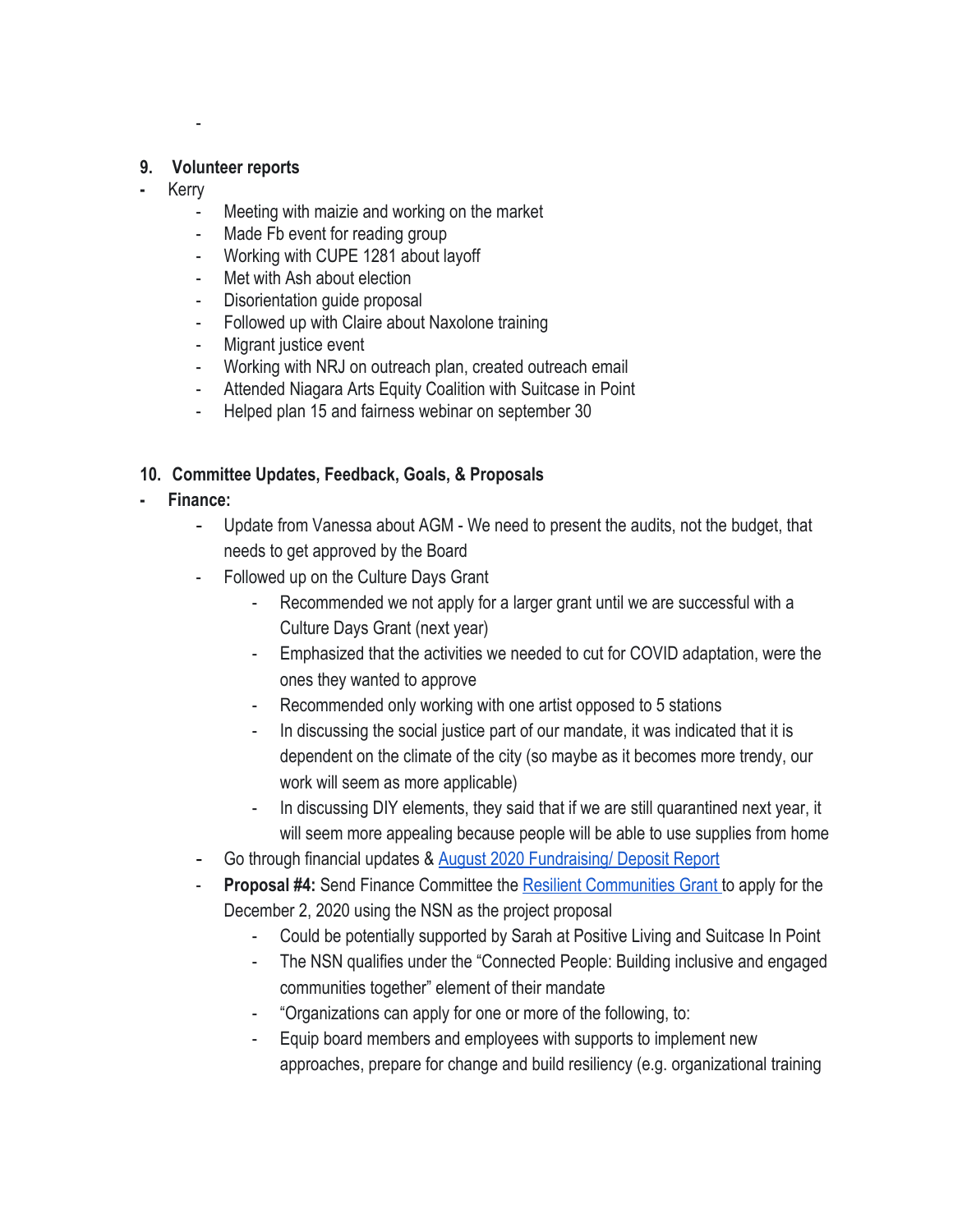and coaching, strategic planning and implementation, research & development; mental and physical health and wellbeing supports)

- Improve and increase ability to access financial resources and develop new and/or alternative sources of revenues (e.g. develop fundraising plans, identify fundraising and financial technology resources, seek opportunities for public-private partnerships and social finance)
- Adapt or re-imagine the delivery of programs and services to meet the needs of the community, employees and volunteers (e.g. identify new health and safety processes and required personal protective equipment; technology supports; staffing and volunteer recruitment and training)
- Procure equipment or renovate spaces to meet the changing needs of the organization; its programs and services, and adapt to new ways of working (e.g. equipment and/or renovations to meet changing technology health and safety, and service delivery requirements)
- Create and/or adopt new approaches for organizations to work together to meet the needs of communities (e.g. peer learning, professional development, networking, resource, knowledge and data sharing)"
- **- Board Decision: Approved (Pat, Kate)**
- **- Bhonita's Decision: Approved**
- **- Daniela's Decision: approved**
- **- Task:** Finance Committee talk about this grant and potential collaborators
- **Proposal #5: 2020-2021 Budget Timeline The OPIRG Brock Board propose to the** Finance Committee to develop a budget (or budget options) for the beginning of the new Board of Directors on October 1, 2020
	- **- Board Decision: Approved (Kate, Pat)**
	- **- Bhonita's Decision: Approved**
	- **- Daniela's Decision: approved**
	- **- Task:** Finance Committee talk about this timeline
- **- Discussion:** Send the following budget priorities to the Finance Committee for building the 2020-2021 Budget
	- An Anti-Racism Sponsorship line
	- Programming Lines
	- Space
	- Niagara Skills Network
	- Community Groups Fund
	- Board can also take some time to think about things
	- **- Task:** Finance Committee talk about these priorities
	- **Task:** Board members think on budget priorities
- Kerry's layoff Discussion point under Items Brought Forward
	- Financial components: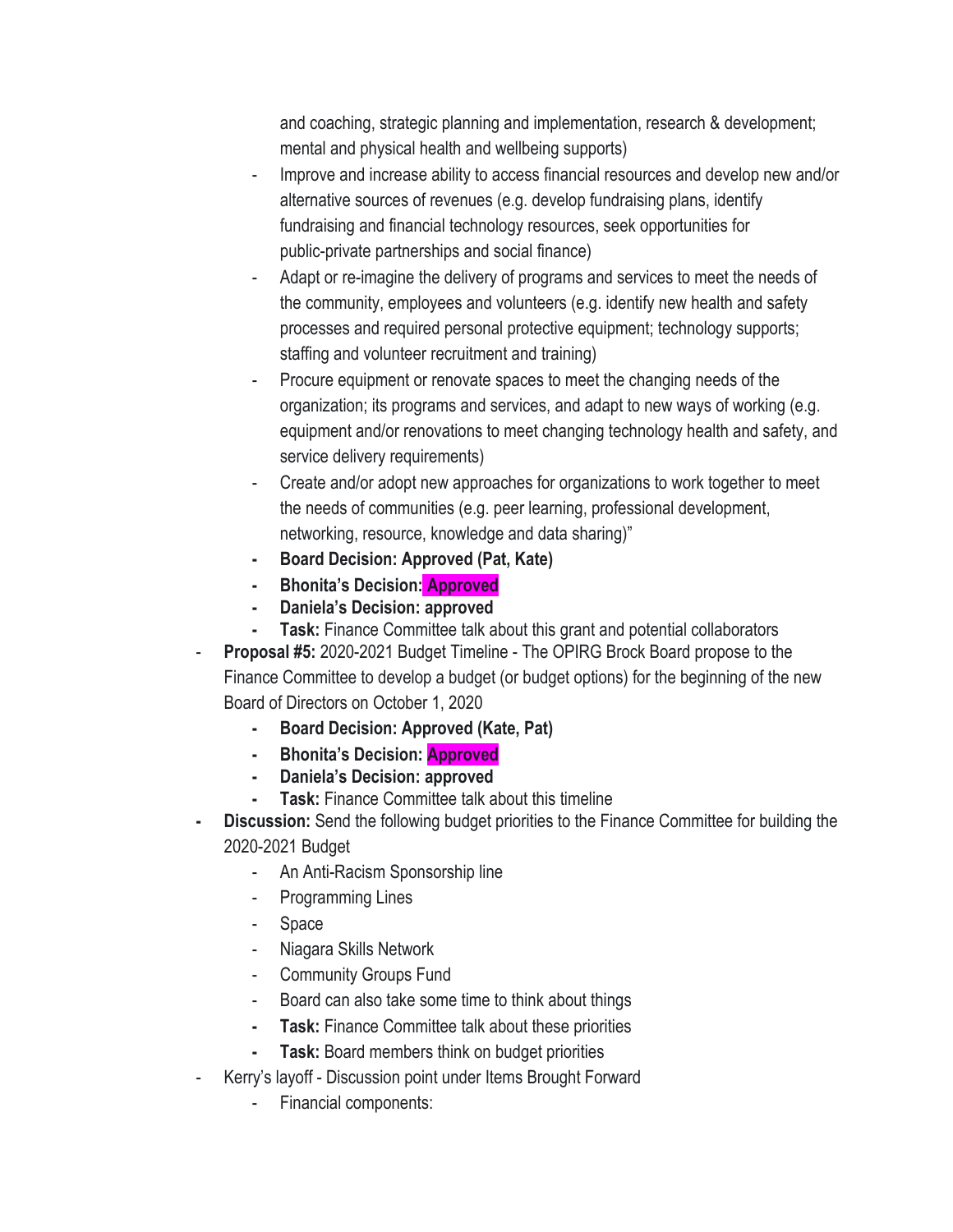- 1. Bring Kerry back for 1 month at 30 hours or reduced hours and then layoff again while deciding on the budget (Will cost money - use chart from Finance Reports as guide)
- 2. Extend Kerry's layoff until the budget is decided (\$0)
- Deadline to complete actions is Sunday, so we need an in camera meeting with everyone as soon as possible
- Discussion:
- If we lowered Kerry's hours, the total would be at Kerry's pay rate
- If the Board wants to reimplement at 30 hours, the Board just needs to formally email me and the union from the Board account to let me know
- If the Board wants to reimplement at my at lower hours, the Board, the union, and myself need to sign an MOU (the union is at lower hours)
- The picked their priority based on Kerry's preference and how it related to the CERB benefit
- The Board can formally lay Kerry off for COVID 19 again in October and it still applies because Brock COVID conditions are still in place
- If the Board chooses to extend my layoff, we need to sign an updated LOU with the union
- The union has already a drafted letter, in the case the Board decides to go with the extension
- **- Task:** Kate send out a doodle for an in-camera session that needs to happen in the next couple days
- **- Task:** Everyone reply to Kate's email about setting up a meeting as soon as possible
- **- Task:** Kerry follow up with up with the union on the updates and to get the drafted letter
- **- Communications**
	- For the Market, we will be removing our standard linktree for a market one OR
	- We could purchase a paid account, which would get us additional features, which lets us sort things (\$6 per month/ \$72 +HST for year) OR
	- See if there is a free alternative that is as good as paid linktree
	- Currently have 858 (+32) IG followers, 585 (+77) FB Page likes, 202 (+4) friends on FB person, 155 (+2) followers on Twitter (span of a month)
	- We need to have a discussion about grant applications and our social media
		- Discussion for the future Board
- **- Accountability**
	- Bhonita is sending a draft email to the #board-only slack thread and a few discussion points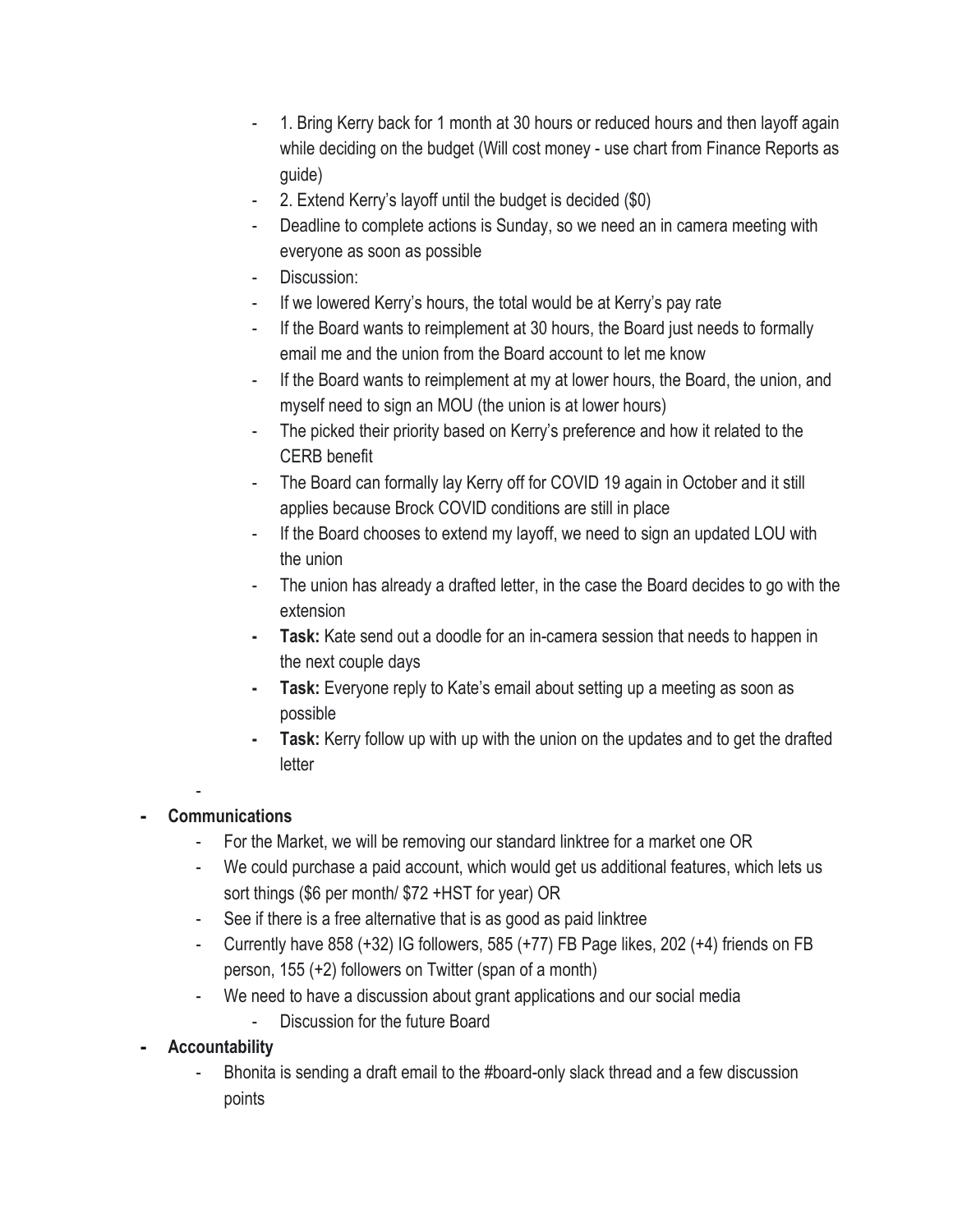- **- Task:** Board members respond to Bhonita's messages
- Need an in camera point to discuss a person banned from OPIRG
- 

-

## **- Special Project Coalition (Defund NRP)**

- First coalition meeting happened at the beginning of August
- Was successful, with interest in continuing to develop the coalition
- [Abolish the Police: An Online Reading Group \(2\) -](https://www.facebook.com/events/291747108594525/) happening tomorrow
- Pat sent on guiding questions in chat

## **11. Items brought forward:**

- **Updates: Programming Updates** 
	- Supporting the Fight for \$15 & Fairness Teach-in Happening on September 30 from 1-2:30pm
	- Followed up with Claire on collaborative trainings, updates coming soon
	- **Task:** Kerry follow up on update and send that along to the Board
	- **Task:** Create an Action Plan for the Free Store, Niagara Skills Network (NSN), The Coming Out Monologues V. 2, Community Connect Discount Card
- **Discussion:** Future discussion on Kerry's employment
	- Board decision can be made at the in-camera meeting
	- Once something is decided, someone needs to propose it in a formal way (have set of public minutes or send an email, and everyone can reply right away)
	- Please let Kerry know what is decided
	- Talk through positives and negatives of 3 options sent by the union

## **12. New Items:**

- **Proposal # 6: AGM Time & Date** The OPIRG Brock 2020 Annual General Meeting takes place on Thursday September 24, 2020, starting at 5:30pm (including a time window before to allow for voting, depending on polling system decided by the Board)
	- **- Board Decision: Approved**
	- **- Bhonita's Decision: Approved**
	- **- Daniela's Decision: approved**
	- **- Task:** Follow up with Vanessa on timeline
- **Proposal #7: [2020-2021 Board Roles](https://docs.google.com/document/d/17JRoiHXZArBY91EfybnxOs3tdcc94_7fxw4vR8sTV2Q/edit)** The Board approves the updated OPIRG Brock Board Roles for 2020-2021, to be included in the OPIRG Brock Board Policies and the OPIRG Brock Board Nomination Package
	- **- Note:** Add section to the beginning that makes the Board roles seem less intimidating
		- These roles have training and there is a learning curve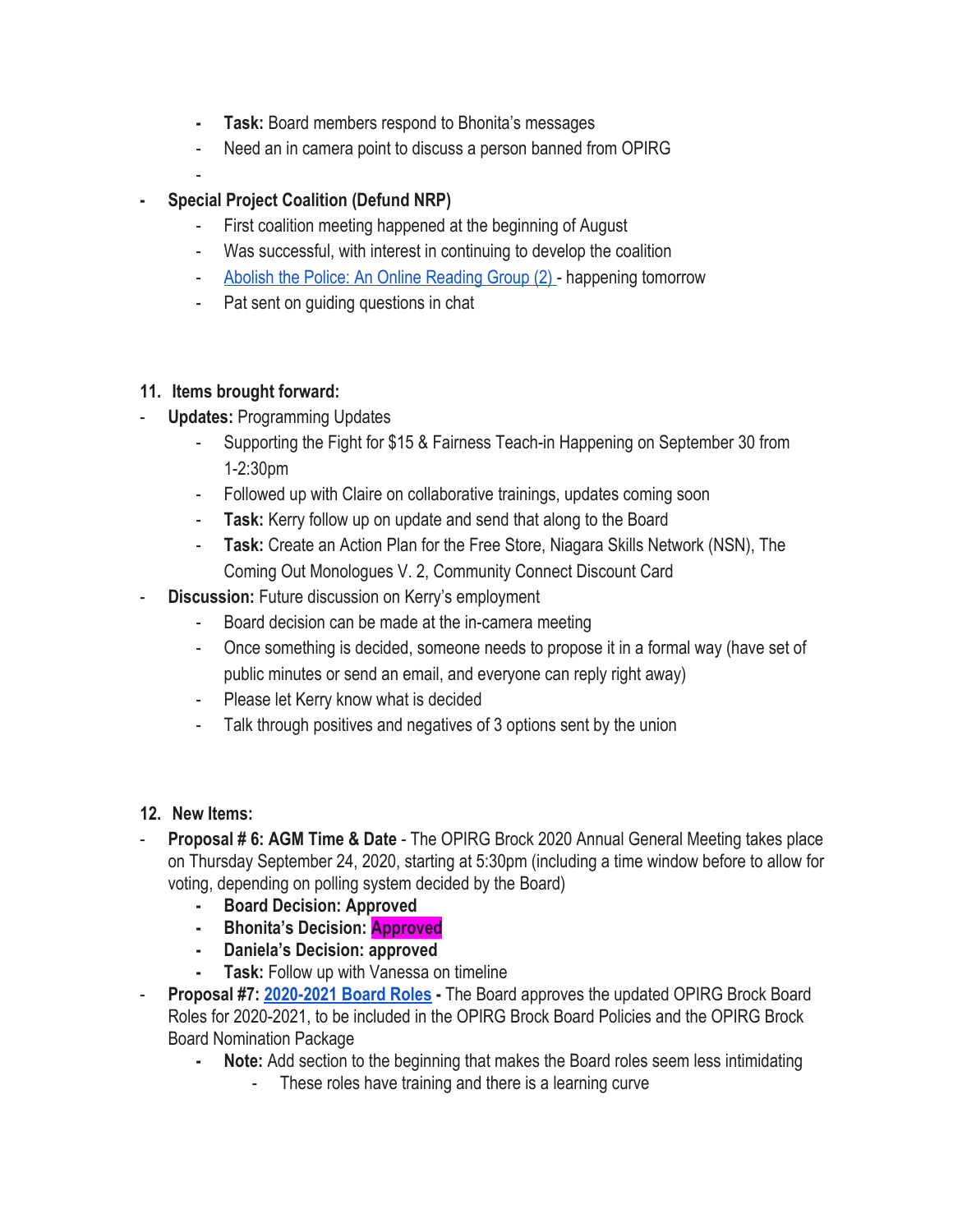- OPIRG Brock is a work in progress, and so many of these requirements are to be aspired to, not expected right off the bat
- Each role has a primary person and a support person
- There is support through the staff, already existing structures and policies, and committees
- **- Board Decision: Approved (Pat, Kate)**
- **- Bhonita's Decision: Approved**
- **- Daniela's Decision: approved**
- **- Task:** Kerry make edits to Board roles (and according section in nomination package)
- **Policy Updates:**
	- **Board Policies** Still being finalized and will be sent out as soon as possible
	- **Elections Policies** Somewhat still using old policies and will depend on what we approve from options Ash presented in the 2020 Elections Plan
	- They will be sent out for final review and approval as soon as they are done
	- **- Task:** Kerry finish the policies and send them out
	- **- Task:** When Kerry sends out policies, Board members please review and send any needed edits
- **- Proposals & Discussion [2020 Election Plan](https://docs.google.com/document/d/1u320o_dN_pqcrmrpdtDU53uA1F-ek4s9ceM3JA68Tuo/edit)**
- **-** Sent by Ash via Slack
- **- Proposal #8:** The Board approves the processes for all of the following sections of the 2020 Election Plan, as presented by the 2020 CRO
	- **- Part 1 - Nomination package**
		- **Board feedback/ decision:** Remove nomination from one Board member and just have the ad hoc committee
	- **- Part 2 - Facebook and Info Sessions**
	- **- Part 3 - Polling at AGM**
		- **- Board feedback/ Decision -** Zoom Polls favourite, with contingency plan if someone contacts us and can't attend
	- **- Part 4 - Campaigning and Promo**
	- **- Board decision: Approved with incorporated feedback/edits (Pat, Kate)**
	- **- Bhonita's Decision: Approved**
	- **- Daniela's Decision: approved**
- **- Proposal #9: [2020 Nomination Package](https://docs.google.com/document/d/1Y42KTxBAZ0u2goZzvOBl99oMmmVOvAPIzoTE7T4foe4/edit?ts=5f3febcd)** The Board approves the 2020 Board Nomination Package, as presented by the 2020 CRO. All additional edits to the form are subject to the OPIRG Brock CRO's discretion.
	- Must include edits to the Board Roles and edits to nomination process
	- **Board decision: Approved (Pat, Kate)**
	- **- Bhonita's Decision: Approved**
	- **- Daniela's Decision: approved**
- **- Discussion: AGM Prep Plan** Read through the updated [2020 OPIRG Brock Annual General](https://docs.google.com/document/d/16bkj_0_ZGFelP3sf2Fi-xZmc7MGCgzLHqmmZqCZgCgA/edit#heading=h.vmm4835s4rz0) [Meeting & Elections Planning](https://docs.google.com/document/d/16bkj_0_ZGFelP3sf2Fi-xZmc7MGCgzLHqmmZqCZgCgA/edit#heading=h.vmm4835s4rz0) doc and decide the following:
	- Meeting to work on AGM prep: Potentially Thursday before meeting Ash
	- Things we need to decide:
		- Deadline for Powerpoint: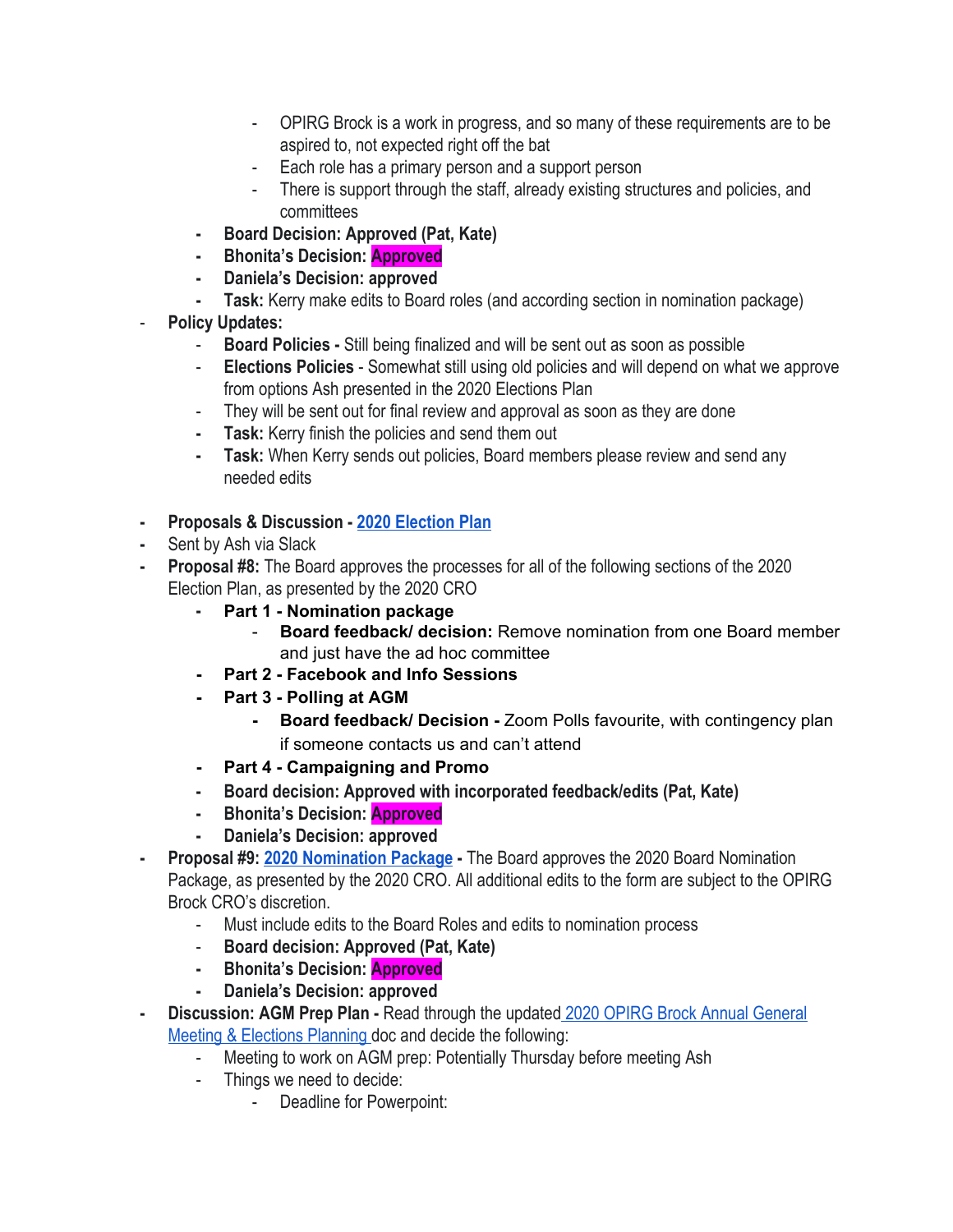- Deadline for written report:
- Deadline for groups submitting their content & presenting at AGM:
- AGM dress rehearsal date:
- **- Task:** Please put your name in a comment beside the things that need to get done that you would be willing to take on AND/OR you would like to present
- Kate will fill out expense form for CRO and set up AGM prep meeting

## - **Discussion: OPIRG Brock Community Market Update**

- **-** Task: Kerry email Board full update
- Task: Kerry coordinate with Kate and Mazie for next Market meeting
- -
- **Proposal #10: DisOrientation Guide Proposal**  The OPIRG Brock Board of Directors approves creating a second volume of DisOrientation Guide to Niagara, including looking for sponsorships from the departments who could send it to their students and some potential businesses.
	- This could be sent to CUPE 4207
	- Is an extension of what we have been doing with our website and volunteer form
	- **- Board Decision: Approved (Kate, Pat)**
	- **- Bhonita's Decision: Approved**
	- **- Daniela's Decision: approved**
	- **- Task:** Kerry draft proposal for departments
	- **- Task:** Kerry follow up with Kate on working on it
- **- Proposals: CUPE 4207 Endorsement/ Support Plan**
	- **- Proposal #11 -** OPIRG Brock formally endorses CUPE 4207 in a potential strike action and write a letter in accordance with this endorsement
		- **- Board Decision: Approved (Kate, Pat)**
		- **- Bhonita's Decision: Approved**
		- **- Daniela's Decision: approved**
	- **Proposal #12 -** OPIRG Brock develops, approves, and offers a support plan for CUPE 4207 in a potential strike action. This plan will be sent to the Board for approval and will then be sent to CUPE 4207
	- Discussion Ideas of what to include in this offer:
		- Training for their organizers
		- Create a community endorsement package with templates
		- Naloxone Training
		- Potentially devoting a certain # of staff hours to resources for this per week?
	- **Board Decision: (Kate, Pat)**
	- **- Bhonita's Decision: Approved**
	- **- Daniela's Decision: approved**
	- **- Task:** Kerry connect with CUPE 4207 about endorsement letter
	- **Task:** Kerry work on potential support plan for CUPE 4207
- **13. Next Meeting:** September 15, 2020 at 5:30pm,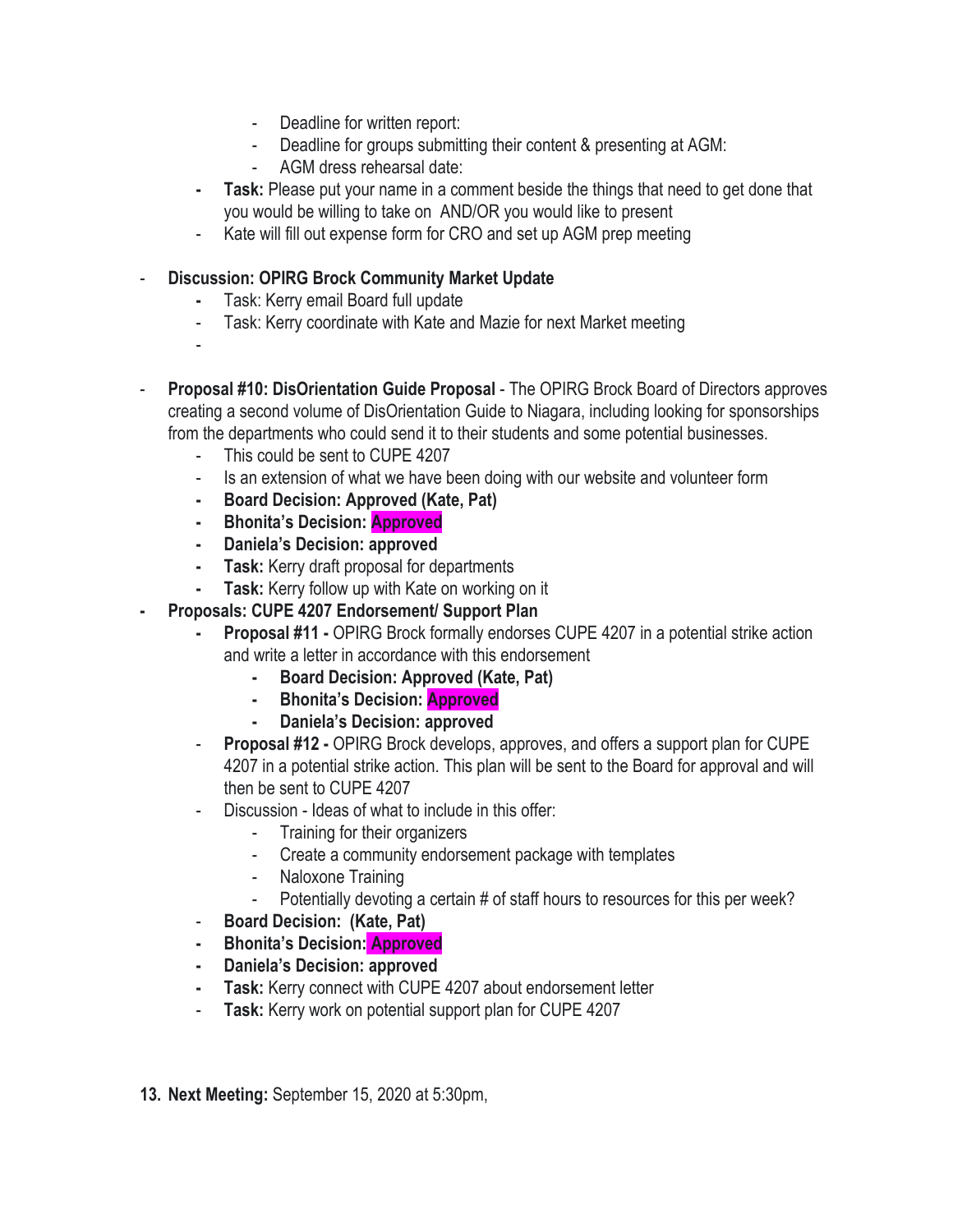- Approval of Board nominations
- Kerry present a curriculum for training and transition
- **Discussion:** Cross Culture Kids Niagara
- **14. In-camera agenda points:**
- For date to be confirmed by board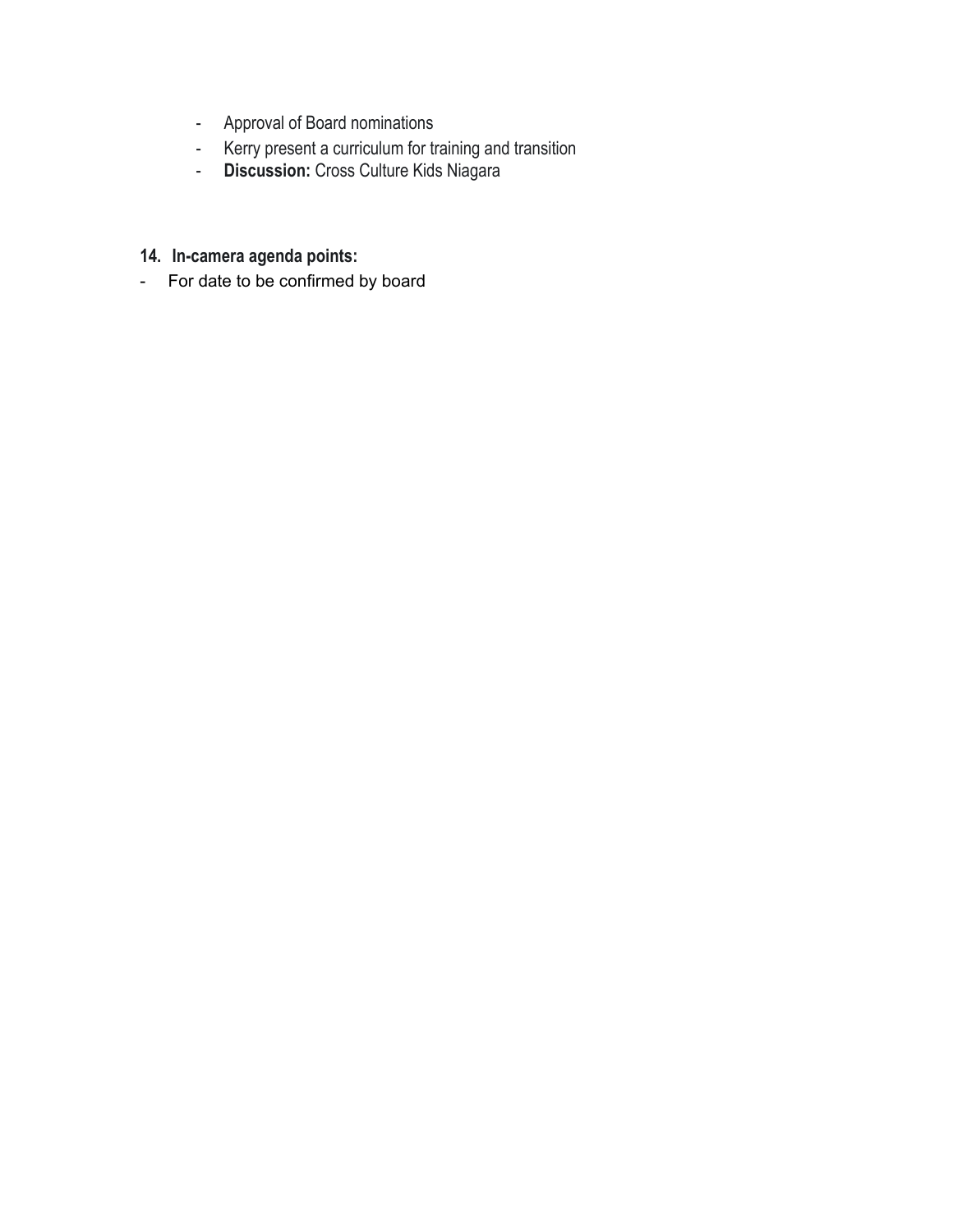## **Decisions Summary:**

**Proposal #1:** Approval of meeting minutes from [July 28, 2020](https://docs.google.com/document/d/1RXQjFdRbKuF2WtSaH1p6G8kkC8rApkDvsc_-HlNxkcs/edit) **Board decision: Approved (Kate, Pat, Bhonita, Daniela)**

- **- Proposal #2:** Approval of donation to 1492 Land Back Lane (Approved August 11, 2020 in email "Proposal to donate to Six Nations land defenders \*\*\*time sensitive\*\*\*")
- **Board decision: Approved (Kate, Pat, Bhonita, Daniela)**
- **- Proposal #3:** Approve all of the following individuals as OPIRG Brock members:
- Luci Latour-Mooney (Applied through form)
- Austin Gooder
- Taylor Beckett
- **Board decision: Approved (Kate, Pat, Bhonita, Daniela)**
- **- Proposal #4:** Send Finance Committee the [Resilient Communities Grant t](https://otf.ca/resilient-communities-fund)o apply for the December 2, 2020 using the NSN as the project proposal
- **Board decision: Approved (Kate, Pat, Bhonita, Daniela)**
- **- Proposal #5:** 2020-2021 Budget Timeline The OPIRG Brock Board propose to the Finance Committee to develop a budget (or budget options) for the beginning of the new Board of Directors on October 1, 2020
- **Board decision: Approved (Kate, Pat, Bhonita, Daniela)**
- **- Proposal # 6: AGM Time & Date** The OPIRG Brock 2020 Annual General Meeting takes place on Thursday September 24, 2020, starting at 5:30pm (including a time window before to allow for voting, depending on polling system decided by the Board)
- **Proposal #7: [2020-2021 Board Roles](https://docs.google.com/document/d/17JRoiHXZArBY91EfybnxOs3tdcc94_7fxw4vR8sTV2Q/edit)** With the Board recommended edits, the Board approves the updated OPIRG Brock Board Roles for 2020-2021, to be included in the OPIRG Brock Board Policies and the OPIRG Brock Board Nomination Package
- **Proposal #8:** The Board approves the processes for all of the following sections of the 2020 Election Plan, as presented by the 2020 CRO
- **Proposal #9: [2020 Nomination Package](https://docs.google.com/document/d/1Y42KTxBAZ0u2goZzvOBl99oMmmVOvAPIzoTE7T4foe4/edit?ts=5f3febcd)** With the inclusion of the edits to the Board roles, the Board approves the 2020 Board Nomination Package, as presented by the 2020 CRO. All additional edits to the form are subject to the OPIRG Brock CRO's discretion.
- **Proposal #10: DisOrientation Guide Proposal**  The OPIRG Brock Board of Directors approves creating a second volume of DisOrientation Guide to Niagara, including looking for sponsorships from the departments who could send it to their students and some potential businesses.
- **Proposal #11 -** OPIRG Brock formally endorses CUPE 4207 in a potential strike action and write a letter in accordance with this endorsement
- **Proposal #12 -** OPIRG Brock develops, approves, and offers a support plan for CUPE 4207 in a potential strike action. This plan will be sent to the Board for approval and will then be sent to CUPE 4207

## **Task Summary:**

- **- Task:** Finalize Finance Committee Meeting time
- **- Tasks:** At Finance Committee, talk about donation and putting it in place
- **Task:** Follow up with Vanessa on timeline for budget
- **Task:** Kerry make edits to Board roles (and according section in nomination package)
- **- Task:** Kerry finish the Board policies and send them out
- **- Task:** When Kerry sends out policies, Board members please review and send any needed edits